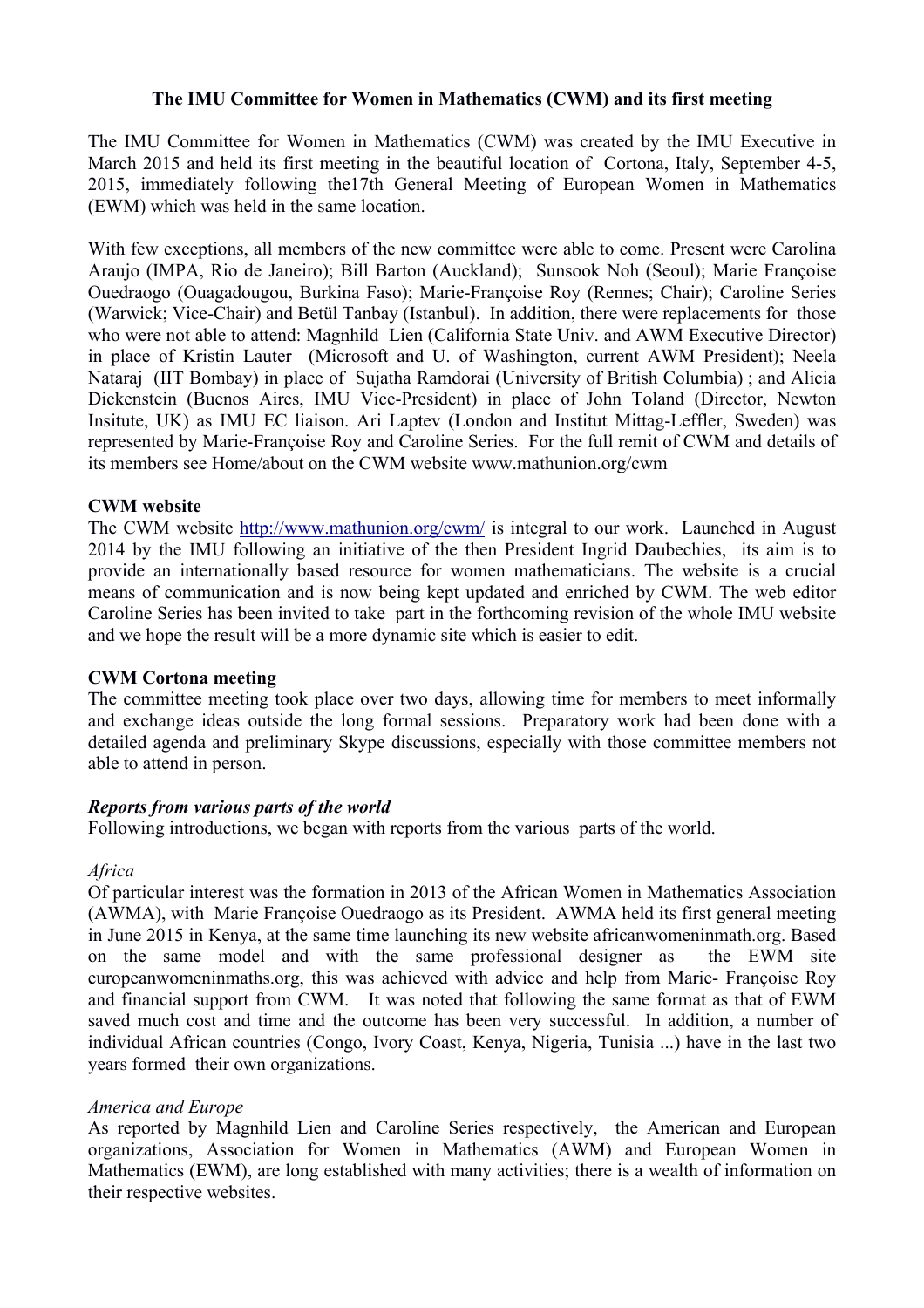Founded in 1971, AWM has achieved recognition as a mainstream professional mathematical organization in the USA, having a good working relationships with AMS, NSF and so on. We congratulated AWM on the recent award of \$US 750,000 from the NSF for 'advancement of women through research-focussed networks'. AWM has an active Facebook and Twitter presence with about 3500 followers and is enthusiastic about fostering more social media connections. This is a topic which the CWM should be considering further in future. AWM also has affiliated membership (e.g. with Korean Women in Mathematics Society), and a Developing Countries membership.

EWM has an email network, coordinators who serve as contacts in most European countries, and recently set up a Facebook page. It maintains contact with the European Maths Society though the EMS Women in Maths Committee of which Caroline Series is Chair. Individual countries sport a variety of different types of organizations, such as the membership organization *femmes et maths* in France and the LMS Women in Maths Committee in the UK. This EWM model could be useful for other parts of the world.

### *Asia*

From Asia we had two reports, from Sunsook Noh and Neela Nataraj. In India, after ICWM 2010 in Hyderabad, there have been a number of recent events aimed at female mathematicians and Neela reported that an *Executive Committee for Women related activities in Mathematics* has just been formed. This committee hopes to organize a meeting in summer 2016; we await developments with interest and felt that this is exactly the type of activity which our committee can encourage and support. We noted that there is also a recently formed group in Pakistan.

Since ICWM 2014 in Seoul, there have been two major meetings for women in mathematics in South Korea, one in November 2014 in Seoul, and one in July 2015 in Daejeon. However there is no overarching Asian organization and it was agreed to establish a contact list and work towards a possible pan-Asian meeting in 2017.

## *Latin America*

Carolina Araujo and Alicia Dickenstein told us that, apart from a few recent initiatives in Mexico and Chile, there is a lack of organization for women in mathematics in Latin America. However Carolina reported that some Brazilian women will be organizing the First Meeting of Women Mathematicians of the state of Sao Paulo in March 2016. We hope our committee can lend its support to this nascent group, possibly helping it to include delegates from other Latin American countries.

## *Middle East*

Regarding Turkey and the Middle East, Betül Tanbay (current President of the Turkish Mathematical Society) gave a presentation on Mathematics in Turkey, including the Nesin Mathematical Village, where gender balance is achieved in the activities. We noted that there might be a possibility of some activity at the Caucasian Mathematics Conference, August 25-26, 2016, and that there is also some interest in organization from women in Saudi Arabia. We also noted after Cortona- that the first Israeli meeting for Women in Mathematics took place this year August 2015 in Tel Aviv.

## *Oceania*

Finally for Oceania, Bill Barton (former President and current member of the ICMI Executive) reported that there are two organized groups for women in mathematics in Australia: *Women in Mathematics Special Interest Group of Australian Mathematical Society* (WIMSIG) and *Choose Maths*, a five-year AUD 22 million national program that aims to turn around public perception of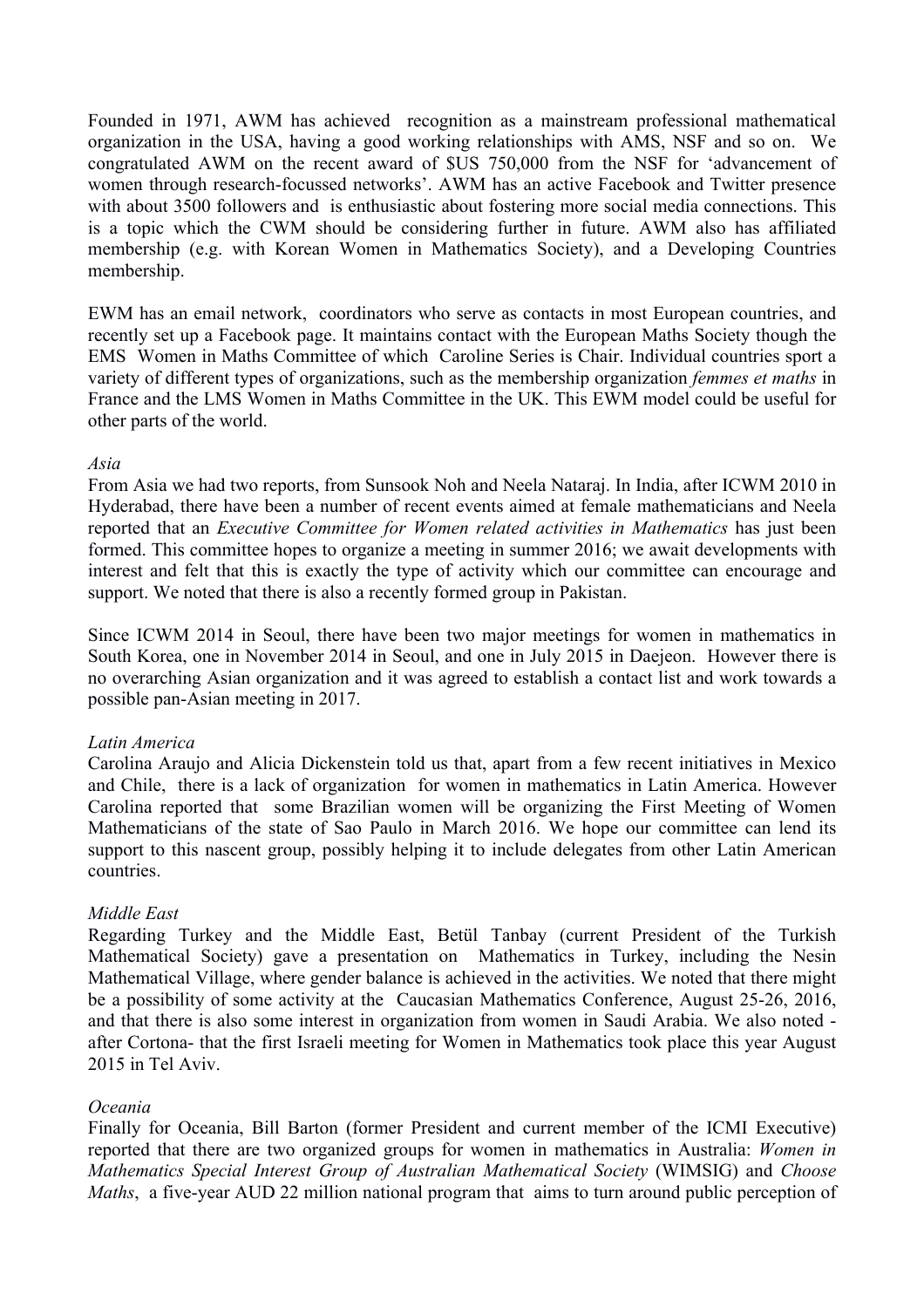mathematics and statistics as a career choice for girls and young women. WIMSIG has been especially active recently with travel awards, lectureship and a monthly newsletter; for more information about both organizations see the CWM website. In New Zealand, there are activities but no single organization. As far as we know, there are no women in mathematics activities in Pacific nations, despite both French and English-speaking pan-Pacific universities.

More details and links can be found on CWM webpage http://www.mathunion.org/cwm/

### *(WM)² : World Meeting for Women in Mathematics*

The discussion then moved onto how to use the opportunity of the ICM in Rio in 2018 to further our remit. It will be very important to avoid the overlapping of activities with the ICM itself which was an unfortunate feature of ICWM 2014 in Seoul. After considerable discussion, aided by the fact that Carolina Araujo is on the local organising committee for the ICM 2018 in Rio, it was agreed that we should aim to organize a pre-ICM event for female mathematicians with a strong Latin American focus. The name (WM)² : *World Meeting for Women in Mathematics* was suggested. (WM)<sup>2</sup> would include a mix of academic activities (a plenary lecture and short presentations by Latin American women) and panel discussions about gender gap in the region. Given the current absence of an organization for women in mathematics in S. and Central America, we agreed this meeting should be an official a CWM initiative. A main focus should be on networking in the region, and a main aim will be to structure a Latin American network for women in mathematics to be launched at that meeting. As an established IMU Committee, we expect also to have a slot in ICM 2018 to report on our activities and possibly hold a social event, ideally on the day of the Emmy Noether lecture.

### *Creation of regional and continental networks*

The committee then turned to possible actions and activities in relation to its remit. It was suggested that we focus on a few concrete objectives by Rio 2018, and that establishing networks of female mathematicians at the continental or subcontinental level would be important. We have a budget from the IMU of just under 20,000 euros per year and agreed a priority use would be to help the creation of such networks. It was decided that we will shortly launch a call for proposals for funding of up to 3000 euros to support actions which would further these aims, preferably on the `regional' or 'continental' level. In particular, we envisage supporting the nascent organizations in India and Latin America in this way. Help could include funding initial meetings, travel for individuals for consultation purposes, or advice and support in creating websites along the line of that of AWMA. The call will be announced on the CWM website and advertised as widely as possible through suitable channels.

### *Other projects*

Various other possible projects were discussed. Briefly, these were: to create a list of contact persons who could disseminate information in each of their regions; to launch a Gender Gap Index in Mathematics, to hold a CWM summer school in 2017, if possible with ICTP support and with a joint CWM-OWSD (Organisation for Women in Science in Developing countries) event.

### *Next meeting*

Although the committee plans normally to work by electronic means, a number of its members will be present in Berlin in July 2016 for the European Congress and the ICMI Executive meeting and we agreed to hold a meeting there on July 19th for those members who can attend. Other members will be able to participate electronically.

### *Key ideas*

Finally we note a few general remarks agreed on by the committee. It was pointed out that CWM is the only committee that considers the issues for women in mathematics at the world level so we